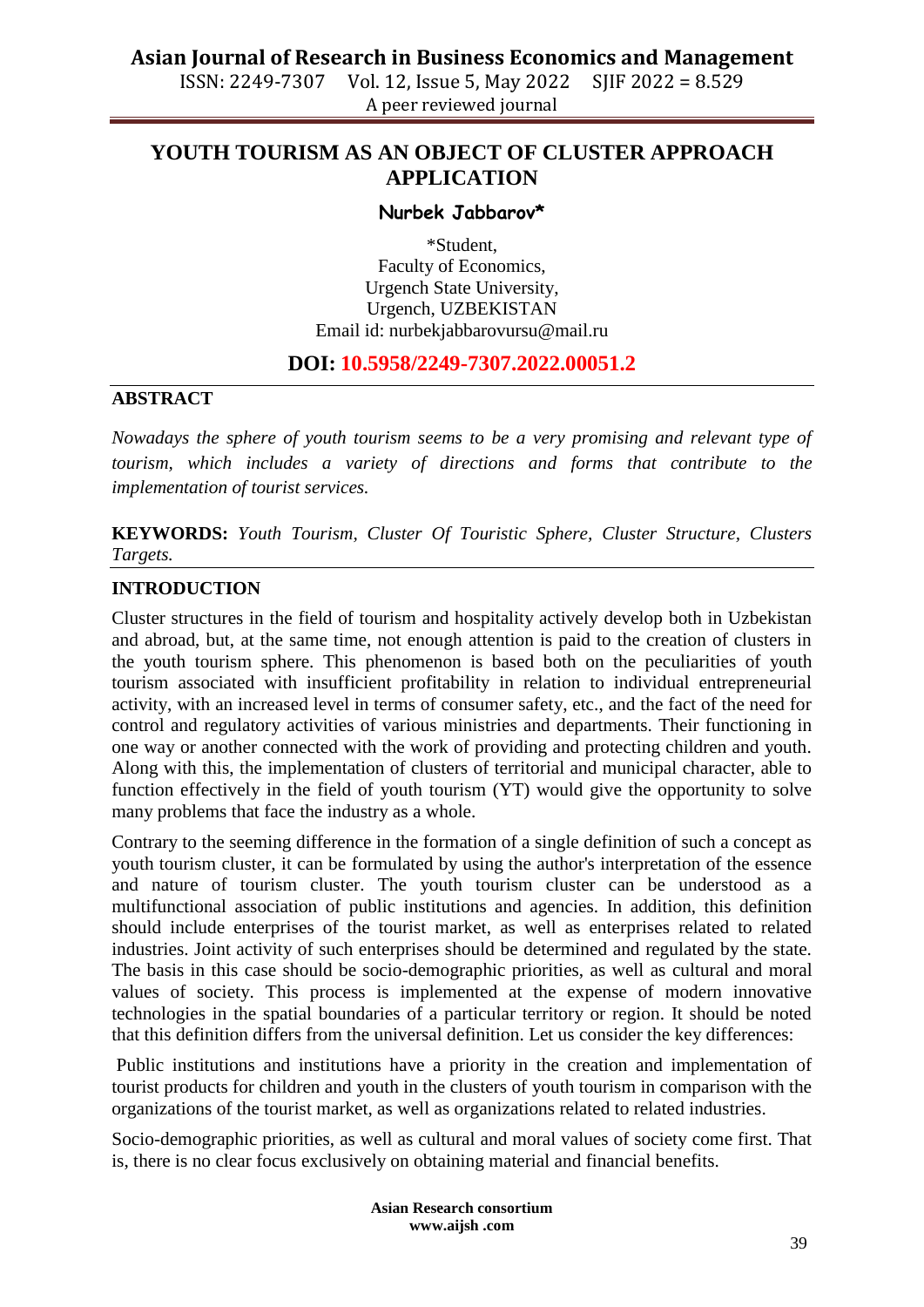# **Asian Journal of Research in Business Economics and Management** ISSN: 2249-7307 Vol. 12, Issue 5, May 2022 SJIF 2022 = 8.529 A peer reviewed journal

Concentration of cluster formations of youth tourism in certain territories, municipalities or specific regions.

During the development of practice-oriented model of youth tourism cluster it is necessary to take into account a number of universal aspects related to the general characteristic of any cluster structure. These include:

Objectives related to the creation of the MT cluster and their relationship to the functional component of the tourism cluster,

The main tasks, which are implemented in the process of MT cluster activity;

Typology of MT clusters according to certain classification criteria;

The scheme of interaction of the MT cluster with public authorities of different levels and orientation;

Stages of construction and development of cluster structure in the sphere of youth tourism.

Let's analyze the above items, taking into account their specificity, in the process of forming a youth tourism cluster. The purpose of the creation of cluster formations in the area under study should be a close relationship with the characteristics of youth tourism as a sector of tourism. It is also necessary to take into account certain trends and dynamics of development of the phenomenon under consideration in Uzbekistan. Hence, the basic target areas of the process of creation of tourism clusters in the sphere of tourism.

Target directions of the process of tourist clusters creation in the sphere of youth tourism

Objective 1: Coordination of all levels and private businesses to ensure successful operation of the youth tourism system in the RU

Goal 2: Formation of moral and ethical behavior and patriotism in modern children and youth through participation in youth tourism programs

Goal 3: Promotion of priority state policies in the sphere of domestic tourism

Objective 4: Development of an optimal model for the introduction of the theory and practice of children's and youth tourism in the educational process throughout the educational cycle

Objective 5: Monitoring the functioning and quality control of services provided in the youth tourism cluster

Goal 6: Support the development of physical education and sport, promotion of healthy lifestyles among children and youth

Each goal corresponds to a set of certain tasks which is focused on the final result. Solving these objectives ensures the stable operation of the tourism cluster in this segment of the market. An important aspect in the process of modeling tourism cluster in the sphere of youth tourism should be recognized the correctness of its definition and the selection of characteristic features and characteristics, based on the classification features inherent in any cluster in the tourism and hospitality.

## **REFERENCES**

- **1.** Levchenko, T.P. Methodological approaches to the formation of an innovative cluster of destinations / T.P. Levchenko // European Journal of Economic Studies. 2012.- Т. 2. № 2.- С. 107-111.
- **2.** Kropinova E.G., Mitrofanova A.V. Regional tourist cluster as tourist-recreational

**Asian Research consortium www.aijsh .com**